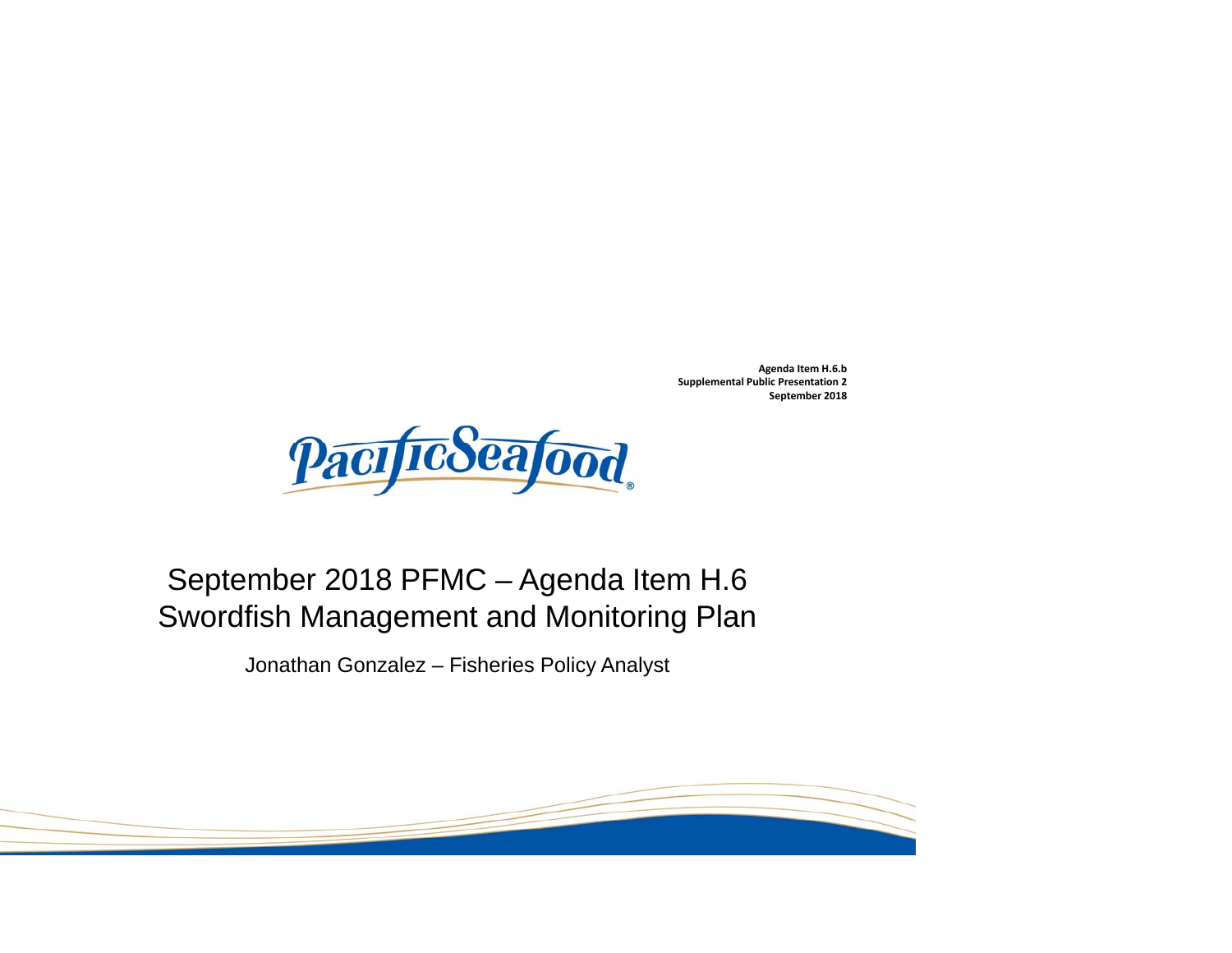#### References:

#### **1.) March 2014 PFMC ‐ Item K.5 – Supplemental Attachment 2**

Letter from SWFSC regarding recent comments by Turtle Island Restoration Network on NOAA Fisheries swordfish research and Collaborative Fisheries Research (CFR) West Project

http://www.pcouncil.org/wp‐ content/uploads/K5a\_SUP\_ATT2\_SWFSC\_TIRN\_RESPONSE\_MAR2014BB.pdf

#### **2.) June 2015 PFMC ‐ Item E.3 – Supplemental Public Comment 2**

Evaluating Management Scenarios to Revitalize the California Commercial Swordfish Fishery ‐ Bren School of Environmental Science & Management

Pages 79-188: <u>http://www.pcouncil.org/wp-</u> content/uploads/2015/06/E3b\_SupPubCom2\_Full\_E‐Only\_JUN2015BB.pdf

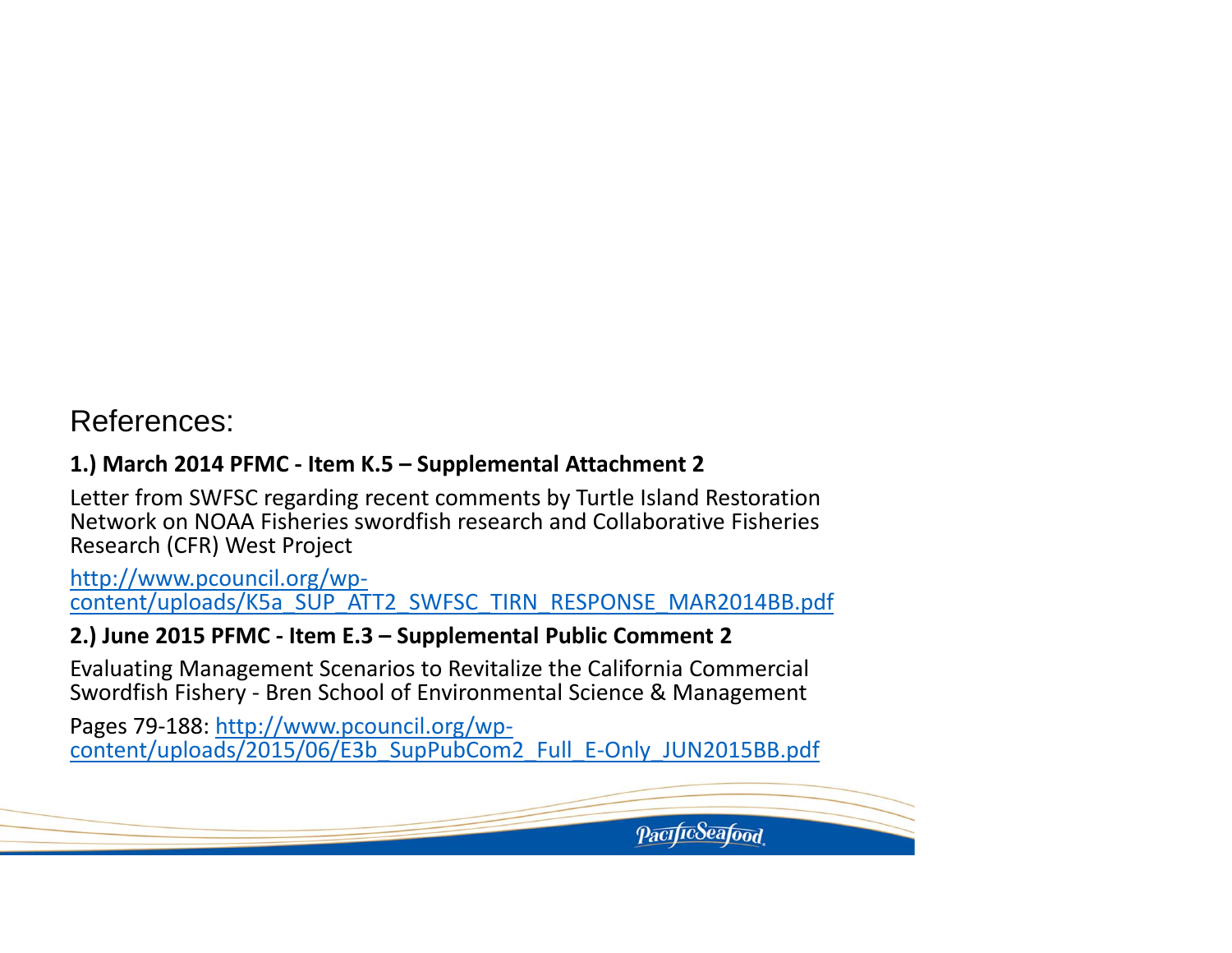#### Purpose of the Plan Based on Four Fishery Management Goals

- 1. Reduce protected species bycatch to the extent practicable in the swordfish fishery through mitigation, gear innovation, and individual accountability.
- 2. Reduce unmarketable and prohibited finfish catch to the extent practicable in the swordfish fishery through mitigation, gear innovation, and individual accountability.
- 3. Support the economic viability of the swordfish fishery so that it can meet demand for <sup>a</sup> fresh, high quality, locally‐caught product and reduce reliance on imported seafood.

*PacificSeafood* 

4. Promote and support <sup>a</sup> wide range of harvest strategies for swordfish off the West Coast.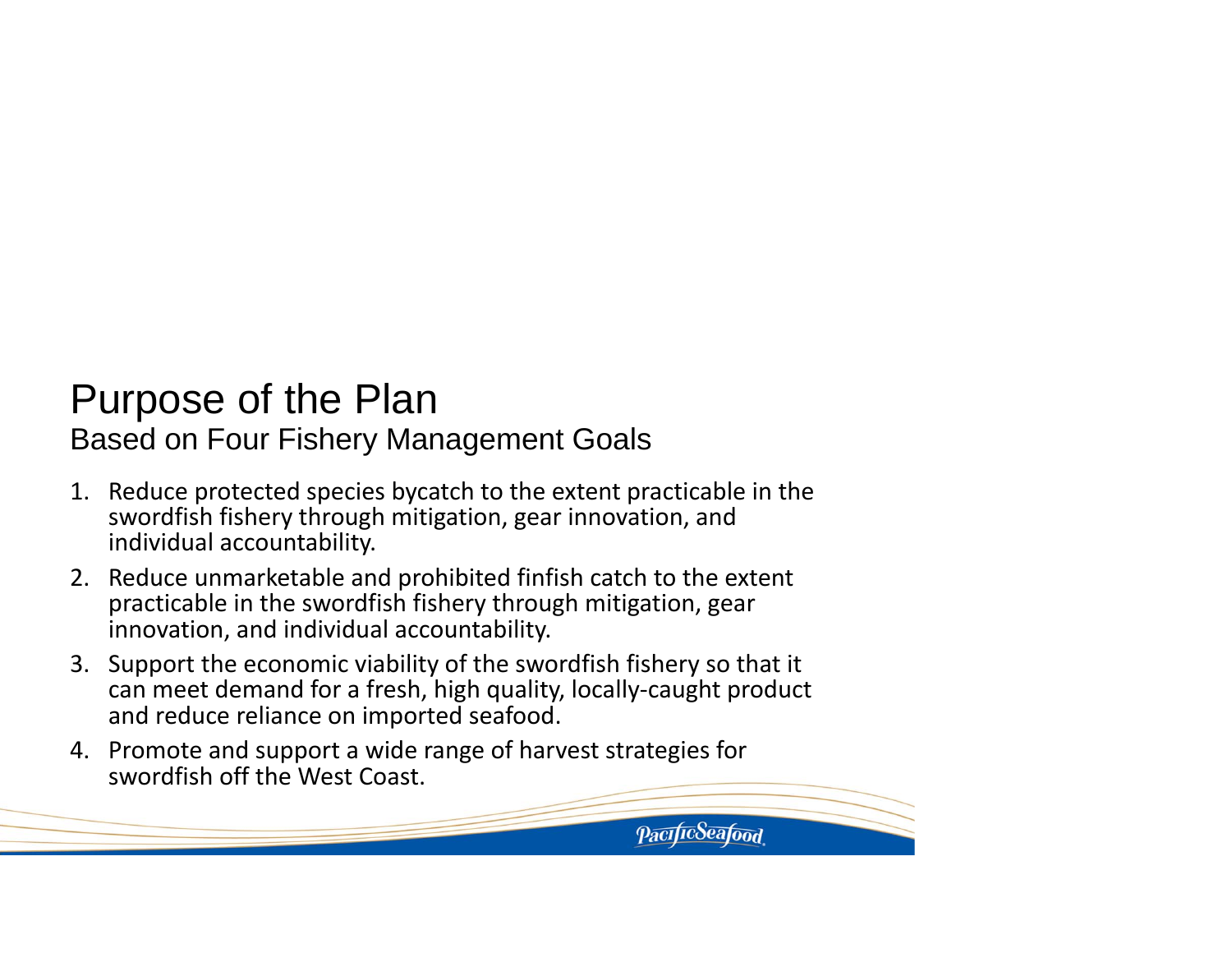- The MSA stipulates that NOAA sustainably manage both target and bycatch species populations. NOAA's federal mandate under the MSA *is not to* eliminate all bycatch, but rather to minimize bycatch while enabling the sustainable catch of marketable species to meet the demand of consumers for locally sourced seafood
- NOAA's role *is to* minimize bycatch and ensure that at‐risk‐species do not fall below levels that support population replacement or growth
- Outside of the context of population assessments or fishery evaluations under the ESA or MMPA, listing catch of individuals by number does not indicate whether take levels pose a risk to the populations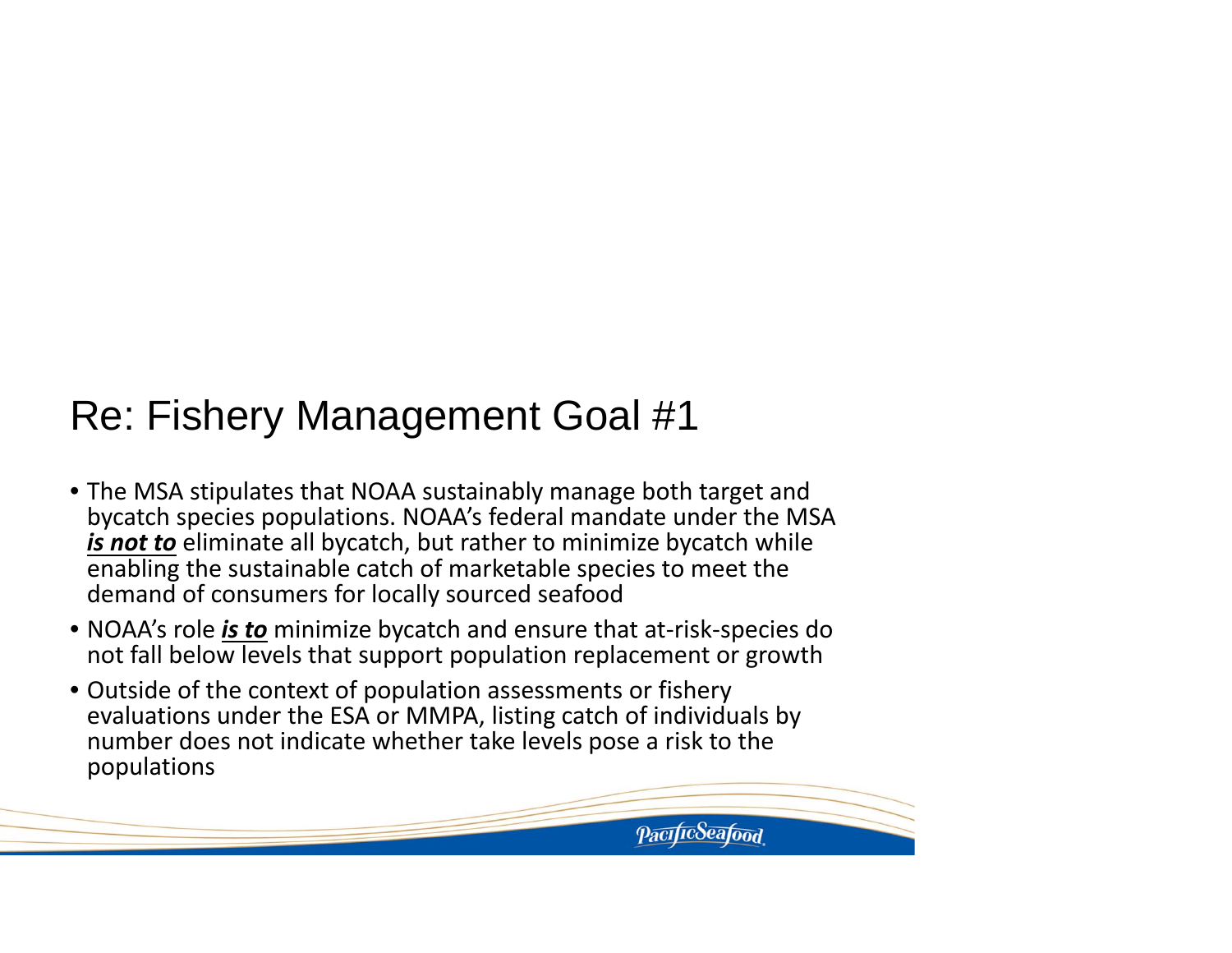There are two ways to reduce bycatch:

- 1. Reduce interactions with non‐target/unmarketable species
- 2. Develop a market for non‐target/unmarketable species

Recently, Mr. Dave Rudie on behalf of Catalina Offshore Products received word that they have been awarded Saltonstall‐Kennedy funds for their project titled: A Culinary Engineering Approach to Increasing the Value of Local Fisheries: Reducing Fish Discards at Sea and Promoting Full Utilization.

This project will explore the marketability of species that are currently discarded such as the common mola mola, a species which currently represents the vast majority of discards.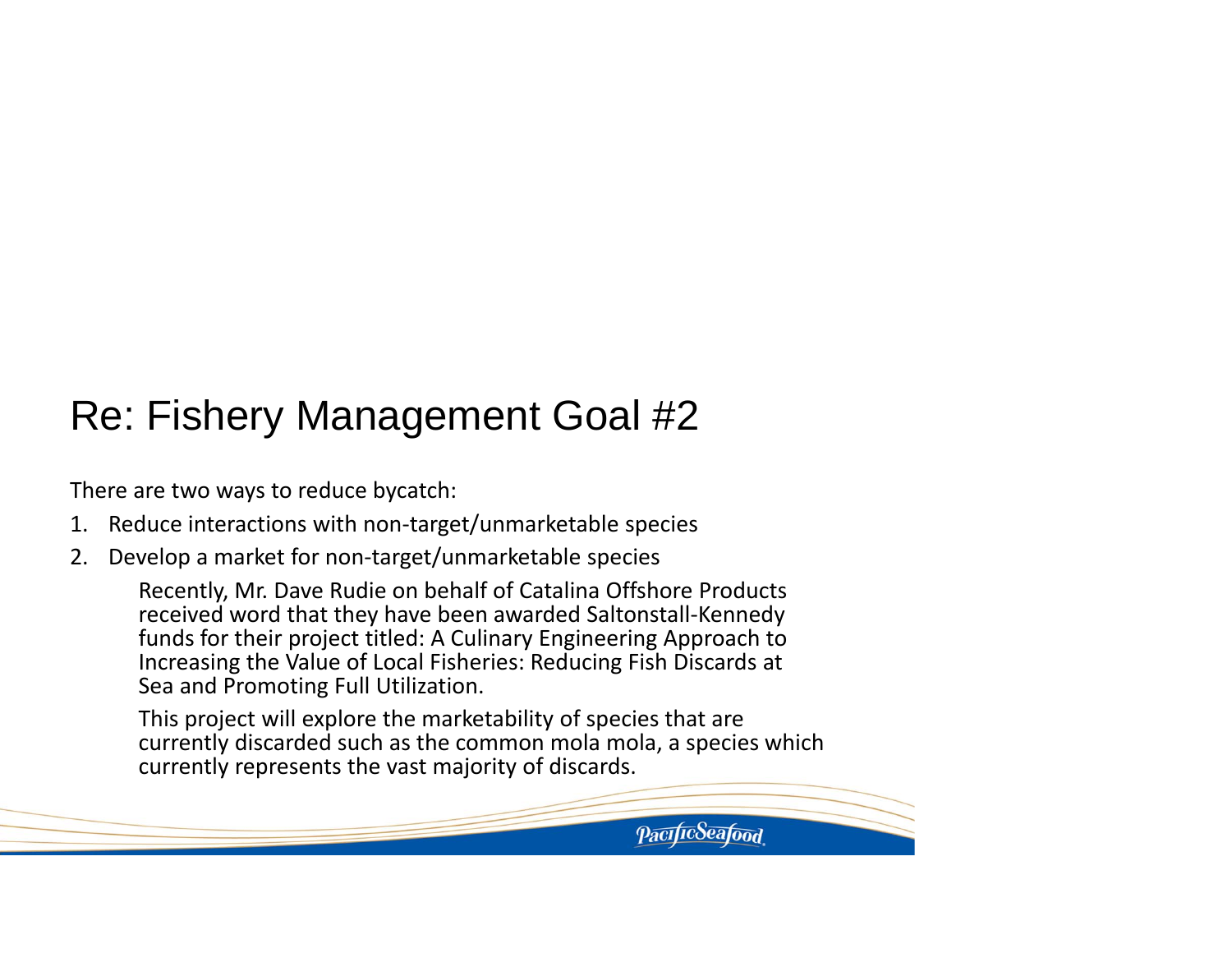- In the California commercial swordfish fishery, participation has declined in recent decades, resulting in decreased domestic swordfish catch and an increased reliance on imported swordfish from countries with relatively higher bycatch rates
- Recent assessments of swordfish stock status in the northeast Pacific indicate the population is healthy and fished at a level that is below maximum sustainable yield (MSY)
- Of all the major swordfish fishing areas in close proximity to the United States, only the West Coast lacks a commercially viable swordfish fishery operating at or near MSY levels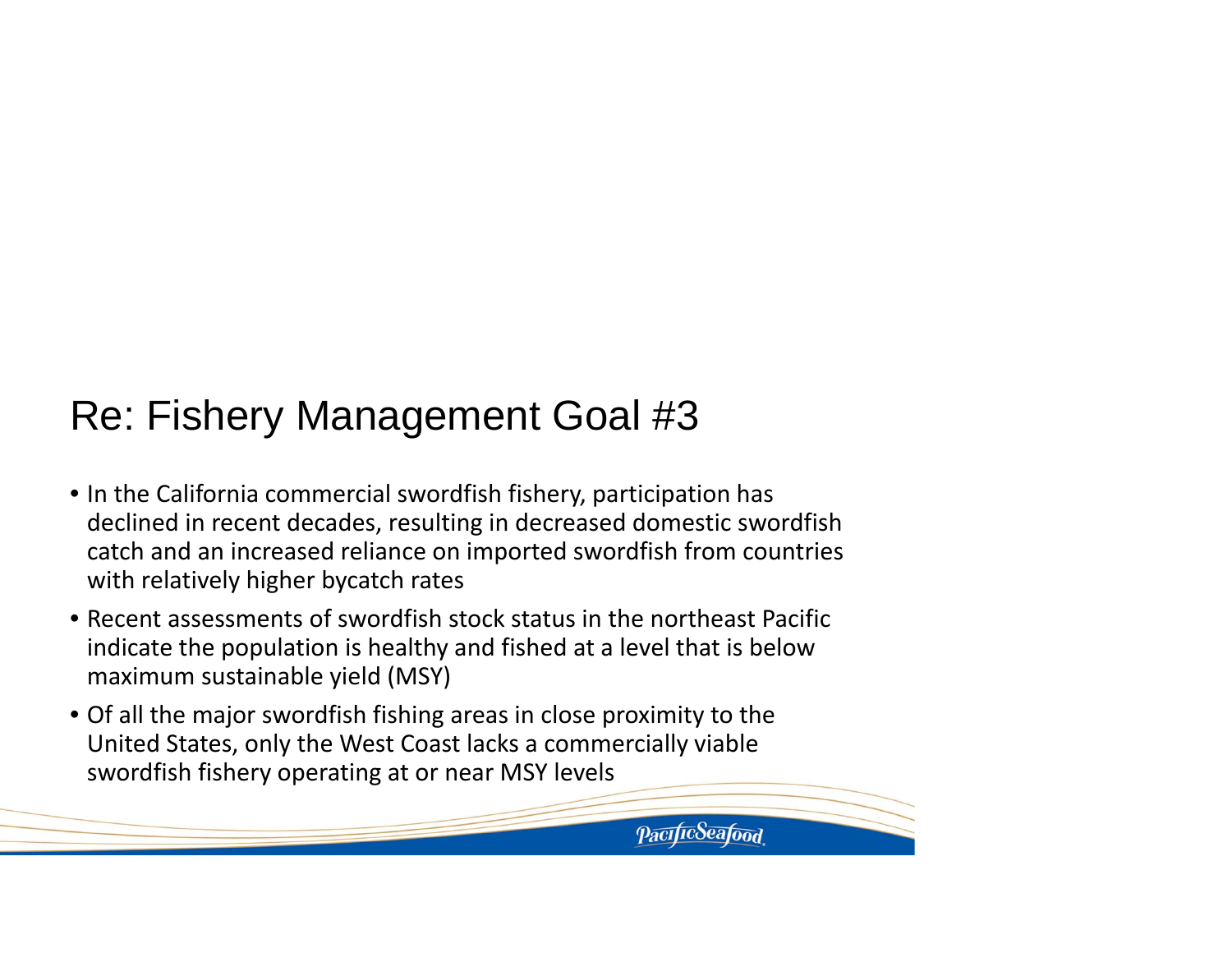- Globally, the majority of swordfish are taken in longline fisheries where they are mostly targeted at night in surface waters
- During the 1990s and early 2000s there were aincluding closures imposed on U.S. longline fisheries due to concerns about bycatch. As a result, the U.S. conducted experiments with commercial fishers in<br>the Atlantic to test gear modifications aimed at reducing bycatch Atlantic to test gear modifications aimed at reducing bycatch
- The most effective changes included switching from J‐hooks to circle hooks and using finfish or a mackerel‐type bait rather than squid. In the Central Pacific, the same gear and bait modifications were introduced in 2004 in the Hawaii shallow‐ set longline swordfish fishery. As a result, capture rates of leatherback and loggerhead turtles declined by 83% and 90%, respectively
- The effectiveness of the gear and bait modifications in reducing bycatch certainly contributedcontributed to the U.S. North Atlantic swordfish pelagic longline fishery obtaining<br>the Marine Stewardship Council (MSC) certification in 2011 Marine Stewardship Council (MSC) certification in 2011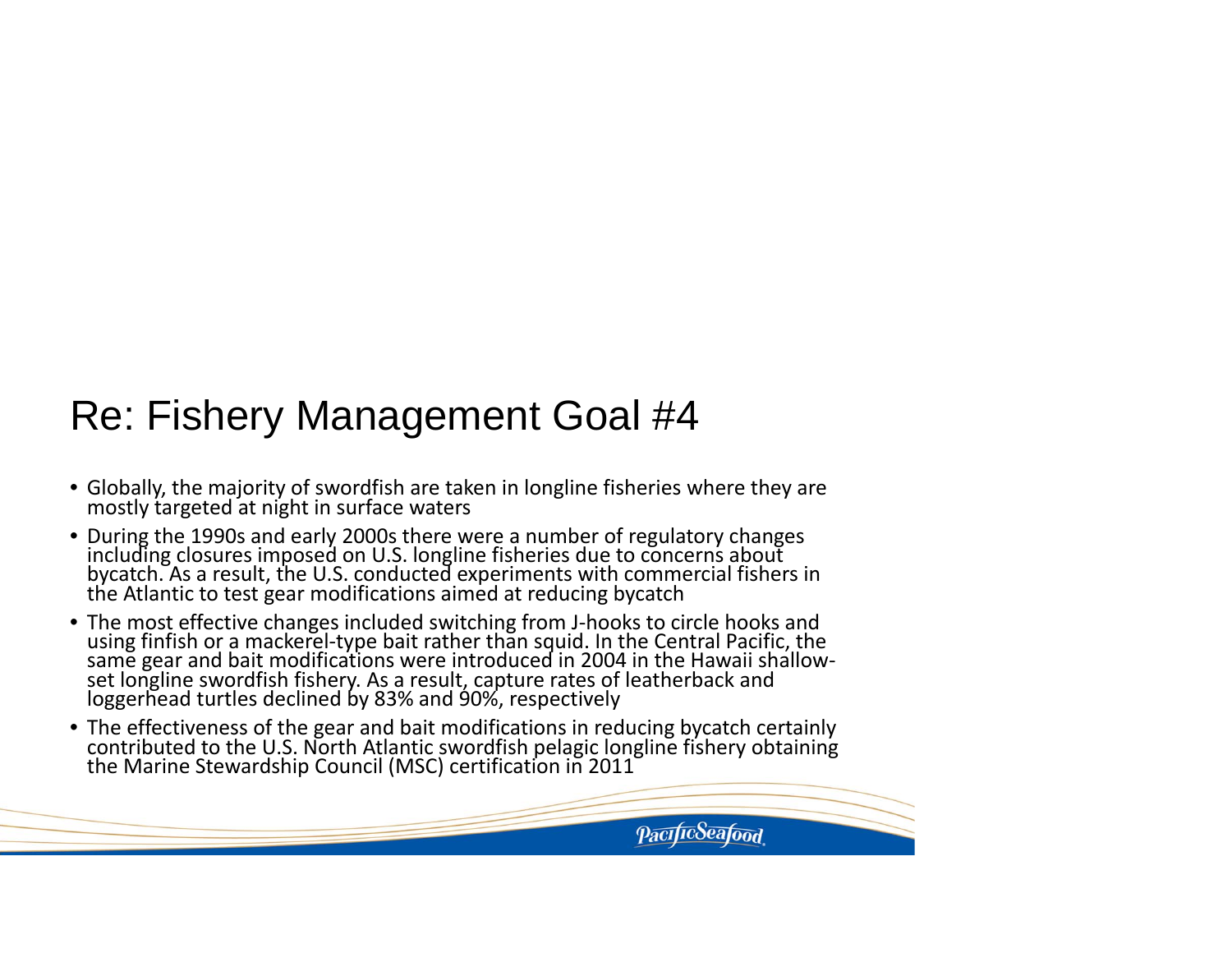- In April of 2015, the Bren School of Environmental Science & Management concluded a yearlong thesis analysis titled "Evaluating Management Scenarios to Revitalize the a Commercial Swordfish Fishery."
- The Abstract of the final BrenThe Abstract of the final Bren report states: "We modeled 252 management scenarios in<br>the California commercial swordfish fishery, and revealed numerous options to increase the California commercial swordfish fishery, and revealed numerous options to increase<br>the catch and profit in the fishery without exceeding the PFMC proposed bycatch hard cap levels... Our analysis demonstrated that reincorporating longline into the fishery could increase domestic swordfish catch and fleetwide profits without exceeding bycatch hard cap levels."
- "Fisheries managers can use this model as a decision‐making tool to consider management options to enhance productivity and conservation in the fishery and reliance on imports with the goal of protecting sensitive species globally."
- The Conclusion of the final Bren report states: "Overall, we recommend the Council consider a gear portfolio composed of aconsider a gear portfolio composed of a mixed-gear fleet of drift gillnet, longline, and<br>harpoon as this results in the highest profit and catch outcomes and will provide a steady<br>supply of domestically-caught, California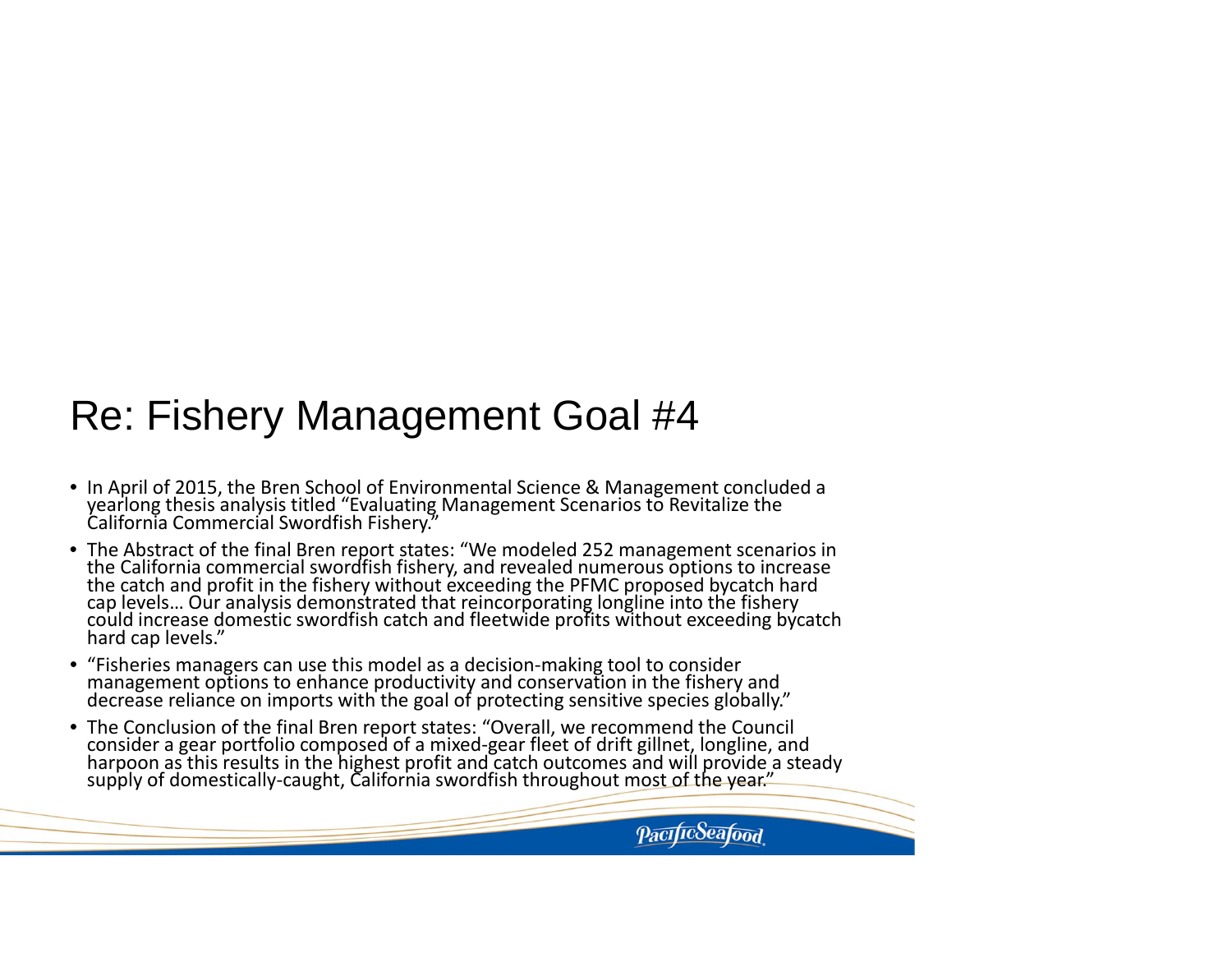We recommend the Council adopt <sup>a</sup> revised preliminary Swordfish Management and Monitoring Plan for public review.